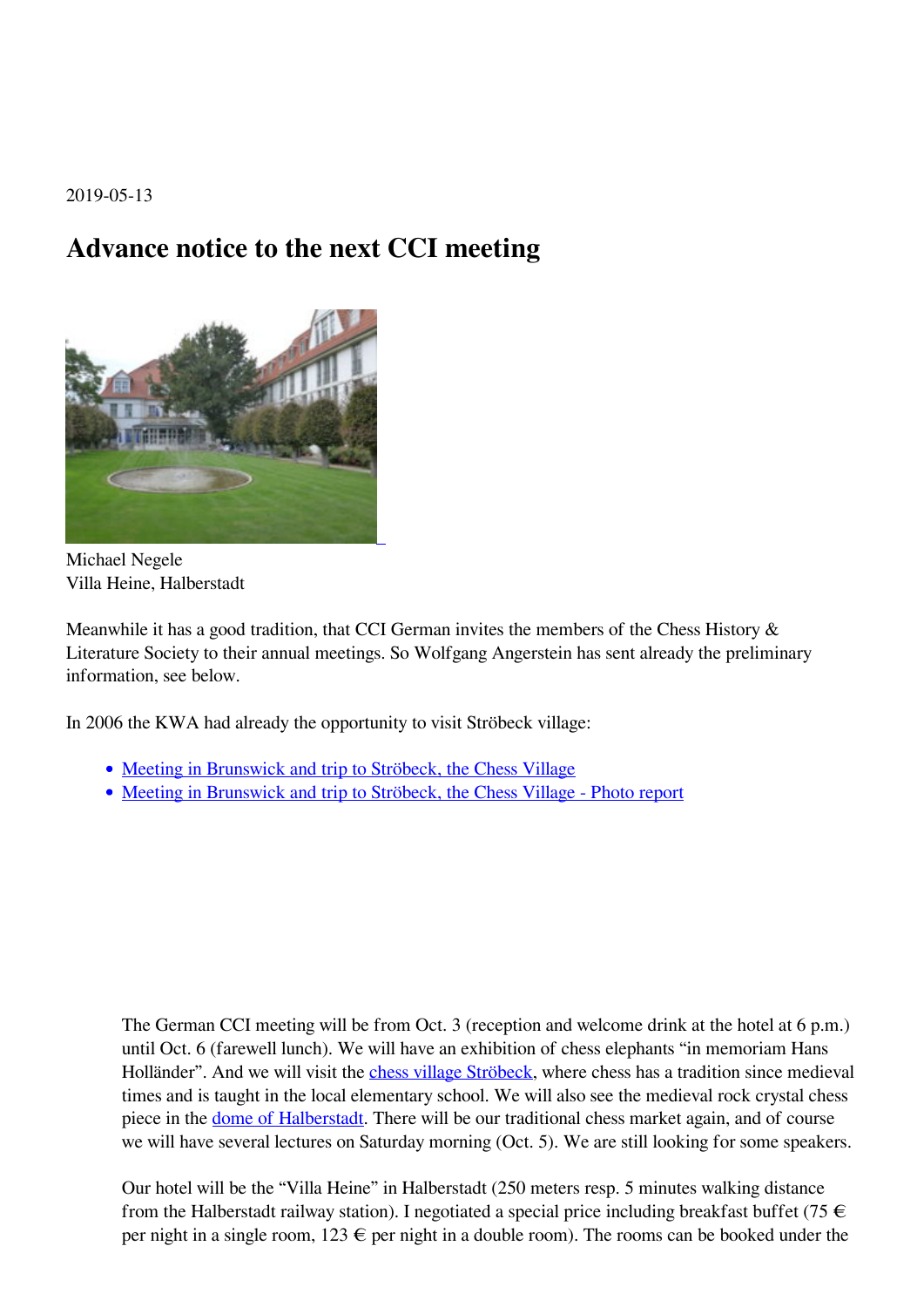keyword "Schach" until Sept. 12. Please contact the hotel reception under 0049-3941-31400 or by email ([info@hotel-heine.de\)](mailto:info@hotel-heine.de). The website is [www.hotel-heine.de](http://www.hotel-heine.de).

Mrs. Baltzer (the director of the **Ströbeck chess museum**), Dr. Thomsen and I are still working on the final programme which will include the usual dinners, lunches, guided tours and most probably a simultaneous chess tournament in Ströbeck. We will certainly keep you informed. As usual foreign guests are heartily invited and very welcome!

Wolfgang Angerstein

Some pictures from the meeting in 2006:



Michael Negele Group photo in front of the chess tower



Michael Negele The short way up to the chess museum.